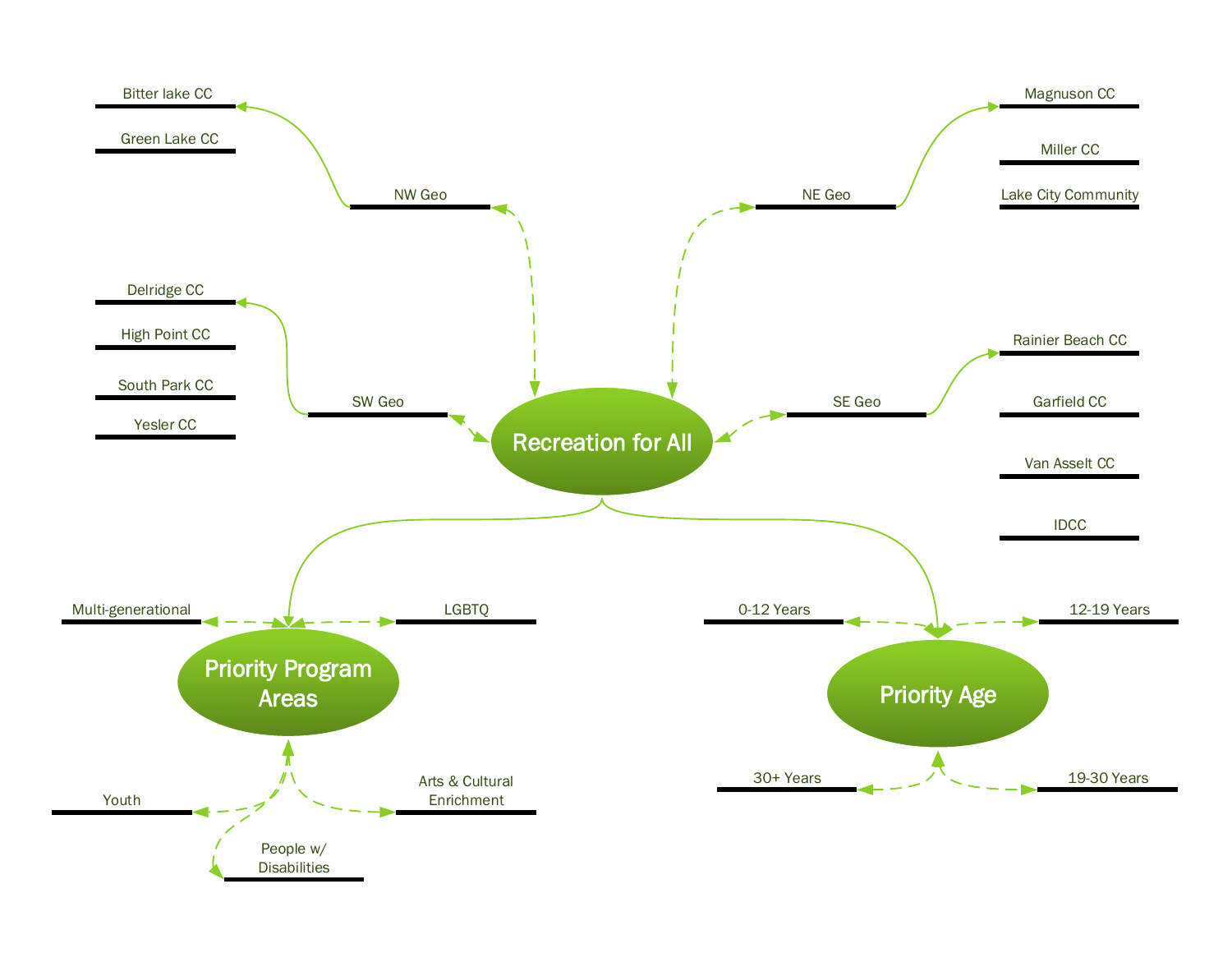

# *Community Engagement Ambassadors*

*(CEA)*

### **Job Description:**

Outreach and engages underrepresented residents of the City of Seattle to access City programs and resources. Build awareness among target audiences about opportunities available through the Recreation for All Initiative to increase support for innovative and sustainable programs. Provide opportunities for communities to strengthen their participation in City of Seattle Services and assist community in planning and implementing programs, special events and activities in their respective communities.

## **Goals:**

- Create partnerships with organizations that represent underserved populations, helping to provide innovative new programs ; initiate and sustain successful programs
- Partner with approximately 25 new, responsive programs per year
- To provide support to local non-profit organizations and local community based groups, in offering programs, events to increase participation in community centers.
- Further strengthen the collaborative working relationship between Seattle Parks and Recreation and community organizations

The work requires knowledge of diverse community nuances specific to various neighborhoods to communicate and engage diverse groups in current program offerings, and the development of new programs. Work will be performed in field situations; this may include translations of documents and interpreting at workshops and or presentations for community member's consumption.

#### **Job Responsibilities:**

- Translation of media documents
- Outreach and public engagement about the Recreation for All Initiative grant program.
- Maintain personal contacts with the public; interact with grantees, program participants, potential applicants, and community leaders.
- Solicits information from participants and communities on physical/social needs/desires. Prepares recommendations for new program development or program revisions to meet community needs.
- Assist in response to comments, questions, and complaints from program participants.
- Assist community members to plan and conducts special events. Solicits volunteer participation in supervising recreational activities and special events.
- Maintains such records as attendance, program activities, volunteer participation and special events activities. Prepares weekly report of all outreach activities.
- Prepare and translates promotional materials for programs such as brochures, fliers, and posters.
- Develop partnerships with community groups and/or agencies.
- Work with culturally-specific communities which include immigrants and first-generation refugee populations.
- The ability to represent Seattle Parks and Recreation under limited supervision.
- Performs other related duties of a comparable level/type as assigned.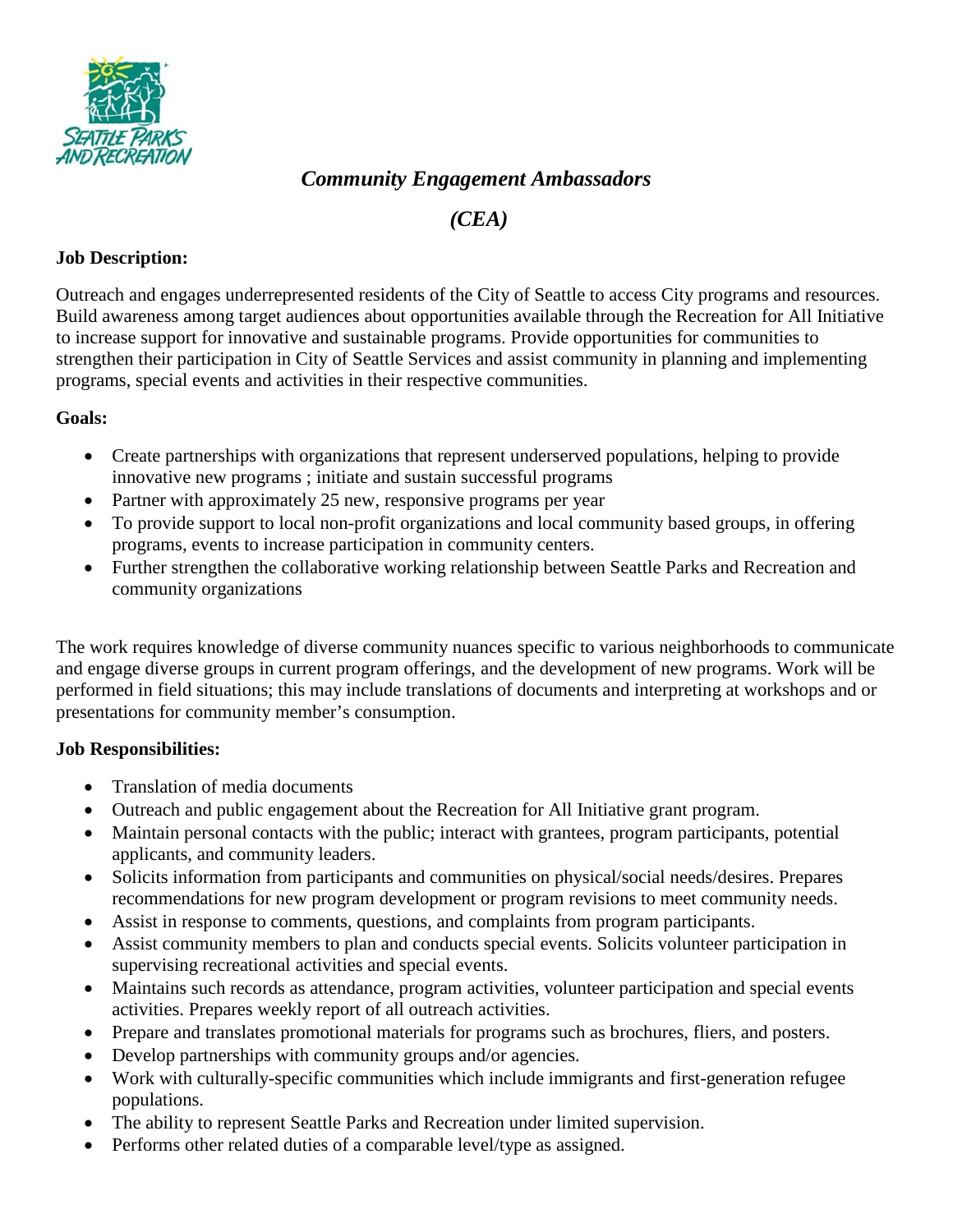#### **Minimum Qualifications:**

• Requires experience in community engagement and outreach, program planning and reporting.

## **Desired Qualifications:**

- Ability to speak a second language.
- Experience working in team-based environments.
- Experience working with computer software products; MS Word, Excel, and PowerPoint.

## **Work Environment/Physical Demands:**

- Work evenings and weekends.
- Requires working outdoors in all types of weather.
- Normally required to lift up to 50 pounds.
- May require strenuous physical activity.